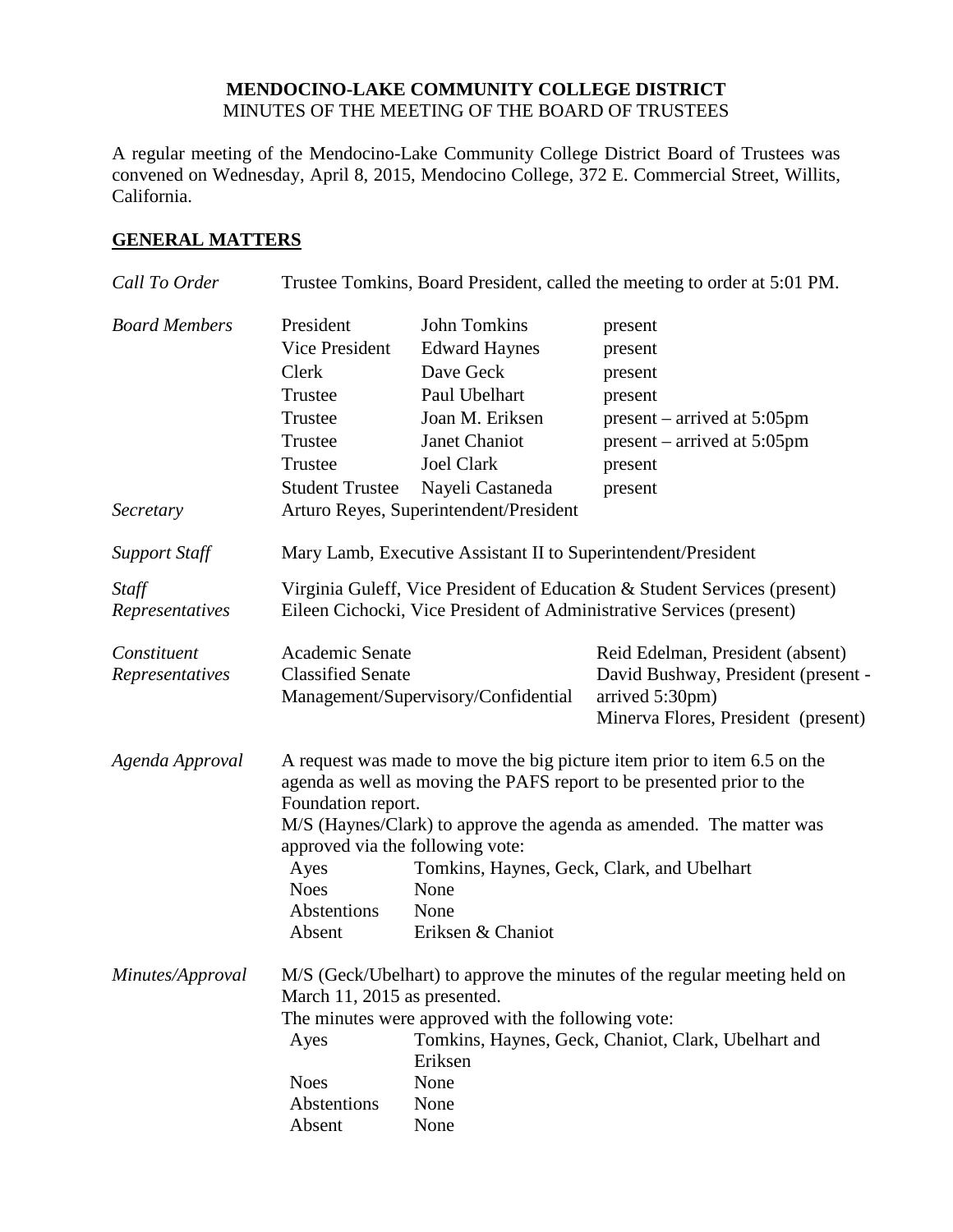*Time Certain Item: Professional Development Leave Report – Dr. Roger Hock*

Dr. Roger Hock began his presentation with a thank you to the Board for allowing the opportunity of a Professional Development Leave.

Dr. Hock reviewed the outcomes of his professional development leave project with the Board. His project was actually two-fold.

The first portion of his leave project covers Human Sexuality education. As a proponent of this type of education, Dr. Hock posited that the subject matter could be studied much more in-depth. It has been his experience that most college-age students are not fully educated in this area which supports his theory that Human Sexuality should be a required course. With this information in mind, he polled other community colleges in the state regarding their offerings and the number of sections. He found the course is offered at 80% of the community colleges polled. The reason given for not offering the course was a lack of faculty resources; it is an elective course for most majors (92% of those responding to the survey), required for 46% of the majors, and is a general education requirement for 69% of those polled.

Several questions from members of the Board followed regarding the information presented.

For the second half of his project, Dr. Hock was involved in work on the up and coming change regarding college textbooks which is being driven by the high cost of books. Publishers are having difficulty maintaining profit margins as more used and rental books are currently being used. As of today, students spend approximately \$1,200.00 per year on textbooks. Of the students polled, 65% stated they elected to not purchase a book required for a class due to the cost involved.

An up and coming movement in the publishing field involves moving from print to digital models. The publisher Dr. Hock worked with is currently working on an all-digital platform with no printed text. Dr. Hock spoke of the training involved for this type of platform which will transfer learning to an onscreen digital experience. This type of learning will allow students to interact digitally with video demonstrations and interactive quizzes throughout. Dr. Hock is very excited to have been invited to take part in this portable learning experience as it progresses forward. As it is looking right now, a digital product will cost approximately \$60 per student which is significantly lower than the current printed versions.

After answering questions from several Board members, Dr. Hock was invited to address the Board in the future with more information on this topic.

*Public Comments* There were no comments made by the public at this time.

#### **PRESIDENT'S REPORT**

A written report was submitted by Superintendent/President Reyes. The following was offered in addition:

• Superintendent/President Reyes thanked Interim Human Resources Director Sabrina Meyers for working so diligently on the contract reopeners from all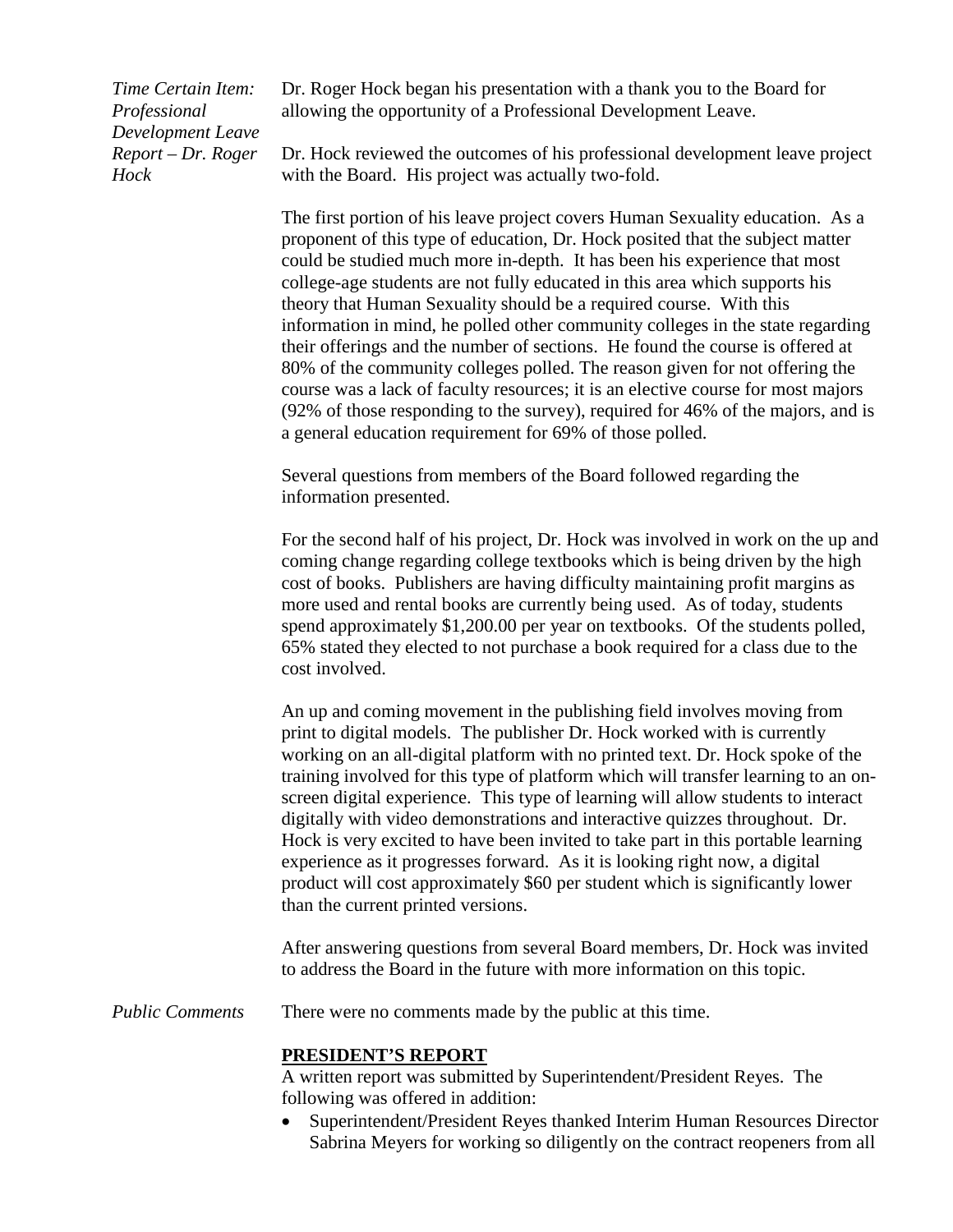the constituent groups as well as the District responses to their reopeners.

- Please remove the Classified Bargaining Unit/SEIU Local 1021 2015-16 reopeners from the consent agenda as they are not available at this time.
- Please forward any thoughts on the 2014-2015 Board Priorities as well as any suggestions for the 2015-2016 Board Priorities Board members may have. Comments and/or suggestions should be forwarded to the Superintendent/President for discussion and final determination will be made at the next Board meeting.
- We are looking to update the Board of Trustee pictures on our website. With this in mind and since there will be a professional photographer on site we will be taking pictures of the group and each trustee on the day of commencement which will be used for this purpose.

#### **CONSENT AGENDA**

Item 4.9 – Mendocino-Lake Community College Classified Bargaining Unit – SEUI/Local 1021, 2015-16 Reopeners and Item 4.14 – Mendocino-Lake Community College District 2015-16 Reopeners to Classified have been removed from the agenda.

M/S (Clark/Geck) RESOLVED, That the Mendocino-Lake Community College District Board of Trustees does hereby approve the Consent Agenda as amended with the following vote:

| Ayes        | Tomkins, Haynes, Geck, Chaniot, Clark, Ubelhart and |
|-------------|-----------------------------------------------------|
|             | Eriksen                                             |
| <b>Noes</b> | <b>None</b>                                         |
| Abstentions | None                                                |
| Absent      | <b>None</b>                                         |

Items with an asterisk \* were approved by one motion as the Consent Agenda.

#### **Personnel**

| $Employment -$<br>Short-Term<br><b>Employees</b>                  | *RESOLVED, That the Mendocino-Lake Community College District Board of<br>Trustees does hereby ratify the employment of the short-term employees as<br>submitted and presented at the meeting. |
|-------------------------------------------------------------------|------------------------------------------------------------------------------------------------------------------------------------------------------------------------------------------------|
| <i>Volunteers</i>                                                 | *RESOLVED, That the Mendocino-Lake Community College District Board of<br>Trustees does hereby approve the list of Volunteers as submitted and presented<br>at the meeting.                    |
| $Resignation - Full-$<br>Time Faculty                             | *RESOLVED, That the Mendocino-Lake Community College District Board of<br>Trustees does hereby accept the resignation of Barbara French as presented at<br>the meeting.                        |
| $Resignation -$<br>Interim Director &<br><b>Part-Time Faculty</b> | *RESOLVED, That the Mendocino-Lake Community College District Board of<br>Trustees does hereby accept the resignation of Michael Padilla as presented at<br>the meeting.                       |
| $Resignation -$                                                   | *RESOLVED, That the Mendocino-Lake Community College District Board of                                                                                                                         |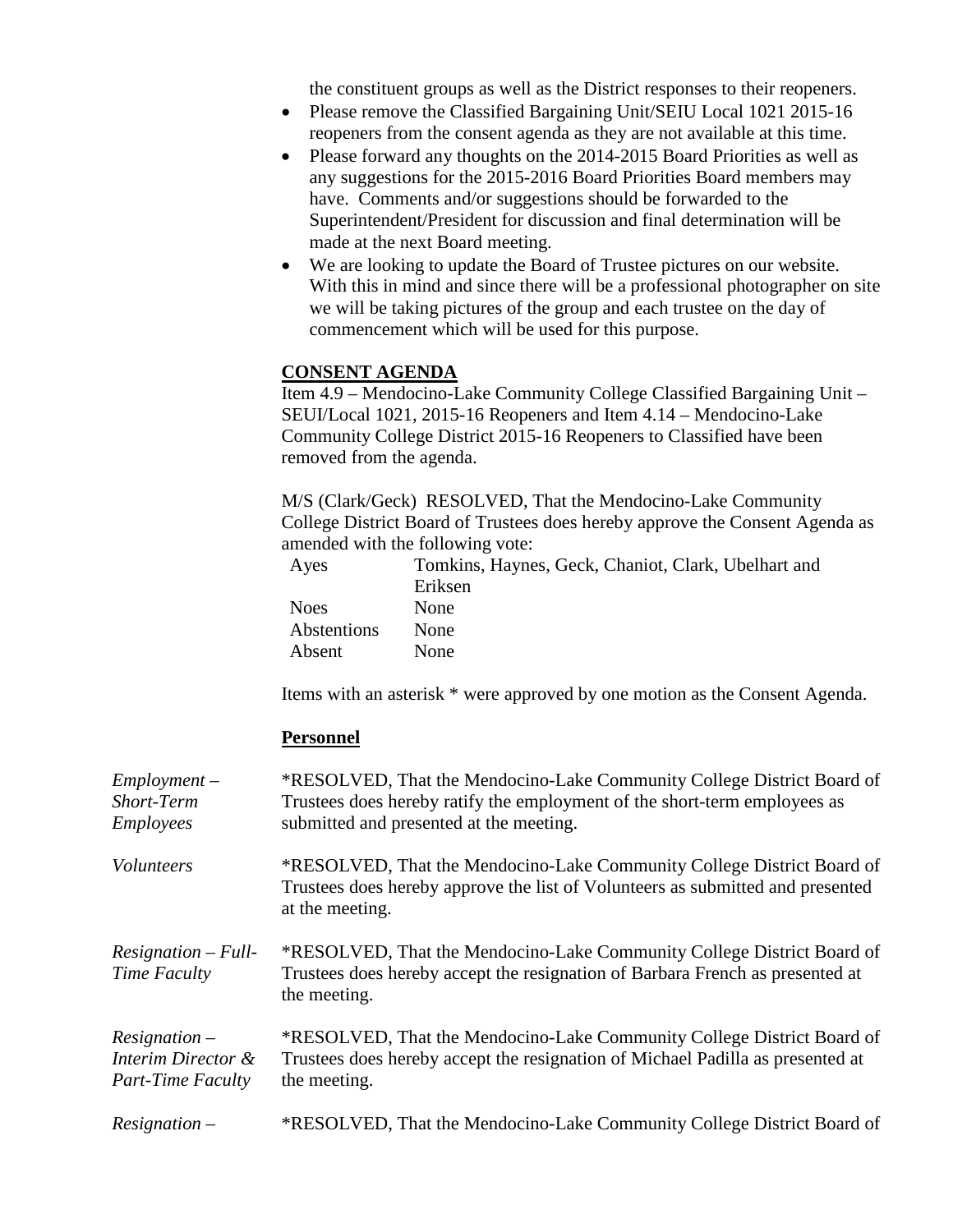| <b>Classified Staff</b>                                                                        | Trustees does hereby accept the resignation of Kimberlei Lyly as presented at<br>the meeting.                                                                                                                                                                                                                |
|------------------------------------------------------------------------------------------------|--------------------------------------------------------------------------------------------------------------------------------------------------------------------------------------------------------------------------------------------------------------------------------------------------------------|
| Mendocino-Lake<br>Community College<br>Classified<br><b>Bargaining Unit</b><br>(MLCCCBU)       | *RESOLVED, That the Mendocino-Lake Community College District Board of<br>Trustees does hereby ratify the side letter regarding working four 10-hour days<br>from $06/01/15$ through $07/31/15$ as presented.                                                                                                |
| Mendocino College<br>Federation of<br>Teachers (MCFT)                                          | *RESOLVED, That the Mendocino-Lake Community College District Board of<br>Trustees does hereby ratify the side letter regarding the implementation of<br>changes to the faculty evaluation Form A to address Student Learning<br>Outcomes (SLOs) as presented.                                               |
| Administrator<br>Contract -<br>Correction                                                      | *RESOLVED, That the Mendocino-Lake Community College District Board of<br>Trustees does hereby approve the Administrator Contract start date correction<br>for Orion Walker as submitted and presented at the meeting.                                                                                       |
| Mendocino College<br>Federation of<br>Teachers (MCFT)<br>2015-16 Reopeners                     | *RESOLVED, That the Mendocino-Lake Community College District Board of<br>Trustees does hereby receive the initial 2015-16 collective bargaining proposal<br>as presented.                                                                                                                                   |
| Mendocino College<br><b>Part-Time Faculty</b><br>Association<br>$(MPFA), 2015-16$<br>Reopeners | *RESOLVED, That the Mendocino-Lake Community College District Board of<br>Trustees does hereby receive the initial 2015-16 collective bargaining proposal<br>as presented.                                                                                                                                   |
| Mendocino-Lake<br><b>Community College</b><br>District 2015-16<br><b>Reopeners to MCFT</b>     | *RESOLVED, That the Mendocino-Lake Community College District Board of<br>Trustees does hereby receive the initial 2015-16 collective bargaining proposal<br>from MLCCD to MCFT and directs the Superintendent/President to receive<br>public comments on this proposal prior to the May 2015 board meeting. |
| Mendocino-Lake<br>Community College<br>District 2015-16<br>Reopeners to MPFA                   | *RESOLVED, That the Mendocino-Lake Community College District Board of<br>Trustees does hereby receive the initial 2015-16 collective bargaining proposal<br>from MLCCD to MPFA and directs the Superintendent/President to receive<br>public comments on this proposal prior to the May 2015 board meeting. |
| Fiscal Report as of<br><i>February 28, 2015</i>                                                | <b>Other Items</b><br>*RESOLVED, That the Mendocino-Lake Community College District Board of<br>Trustees does hereby accept the fiscal report as submitted.                                                                                                                                                  |
| Mendocino College<br>2015-16 Catalog                                                           | *RESOLVED, That the Mendocino-Lake Community College District Board of<br>Trustees does hereby adopt the 2015-16 college catalog as presented.                                                                                                                                                               |

## **ACTION ITEMS**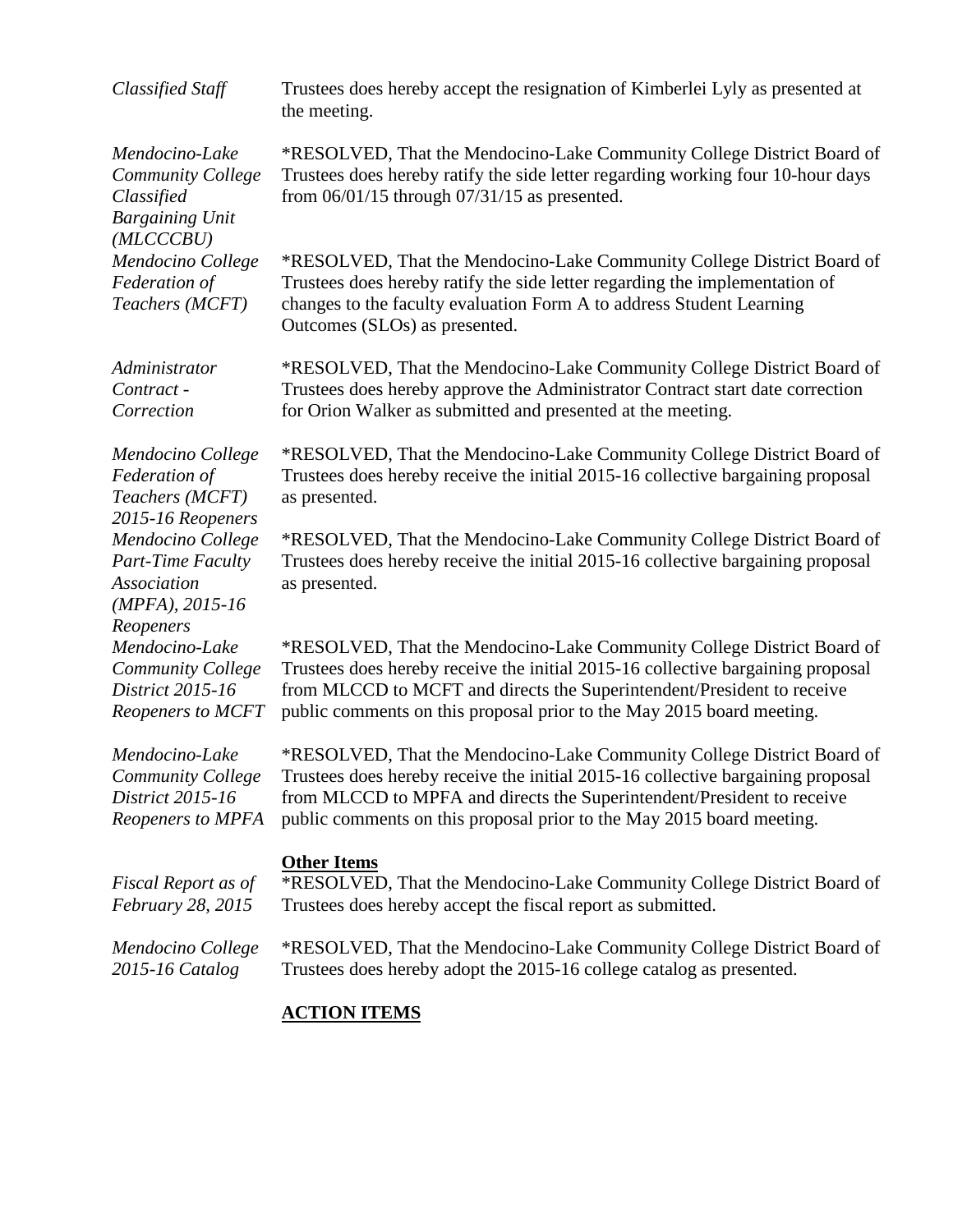| 2014-15 April<br><b>Revised Budgets</b>                                                | review and adoption.                         | The April revised budgets were presented by Vice President Cichocki for                                                                                                                                                                                                                                                                                                                                                                                                                                                                                                                                                  |
|----------------------------------------------------------------------------------------|----------------------------------------------|--------------------------------------------------------------------------------------------------------------------------------------------------------------------------------------------------------------------------------------------------------------------------------------------------------------------------------------------------------------------------------------------------------------------------------------------------------------------------------------------------------------------------------------------------------------------------------------------------------------------------|
|                                                                                        |                                              | After addressing several questions from members of the Board regarding such<br>topics as load banking, the number of FTES generated and stability funding,<br>Vice President Guleff added the college is currently implementing reviews and<br>controls to ensure budgets are met while adding offerings that will help<br>generate the FTES number we need. The Enrollment Management committee<br>is exploring a number of models including a schedule allocation model based<br>on FTEF. The Deans are also working with faculty members from each<br>discipline to ensure an effective schedule review is completed. |
|                                                                                        | Ayes<br><b>Noes</b><br>Abstentions<br>Absent | With no further questions, the Board took the following action:<br>M/S (Clark/Geck) to approve the April Revised Budgets as presented. The<br>motion was approved with the following vote:<br>Tomkins, Haynes, Geck, Chaniot, Clark, Ubelhart and Eriksen<br>None<br>None<br>None                                                                                                                                                                                                                                                                                                                                        |
| Contracts and<br>$A$ greements $-$<br>Quarterly<br>Ratification                        | Ayes<br><b>Noes</b><br>Abstentions<br>Absent | After review of the list of contracts and agreements, the board took the<br>following action: M/S (Clark/Geck) RESOLVED, That the Mendocino-Lake<br>Community College District Board of Trustees does hereby ratify the contracts<br>and agreements as presented with the following vote:<br>Tomkins, Haynes, Geck, Chaniot, Clark, Ubelhart and<br>Eriksen<br>None<br>None<br>None                                                                                                                                                                                                                                      |
| Election Order and<br>Request for<br>Consolidation –<br><b>Resolution 04-15-</b><br>01 | Ayes<br><b>Noes</b><br>Abstentions<br>Absent | After brief discussion the board took the following action:<br>M/S (Geck/Ubelhart) RESOLVED, That the Mendocino-Lake Community<br>College District Board of Trustees does adopt resolution 04-15-01 requesting<br>election consolidation as presented with the following vote:<br>Tomkins, Haynes, Geck, Chaniot, Clark, Ubelhart and<br>Eriksen<br>None<br>None<br>None                                                                                                                                                                                                                                                 |
| Classified<br>Professionals Week<br>$-$ Resolution 04-15-<br>02                        | Ayes<br><b>Noes</b><br>Abstentions<br>Absent | After reviewing the resolution, the board took the following action:<br>M/S (Geck/Chaniot) RESOLVED, That the Mendocino-Lake Community<br>College District Board of Trustees does hereby adopt resolution 04-15-02<br>honoring classified employees with the following vote:<br>Tomkins, Haynes, Geck, Chaniot, Clark, Ubelhart and<br>Eriksen<br>None<br>None<br>None                                                                                                                                                                                                                                                   |
| <b>Big Picture</b>                                                                     |                                              | Vice President Guleff and Dean Kouanchao presented the Board with an update                                                                                                                                                                                                                                                                                                                                                                                                                                                                                                                                              |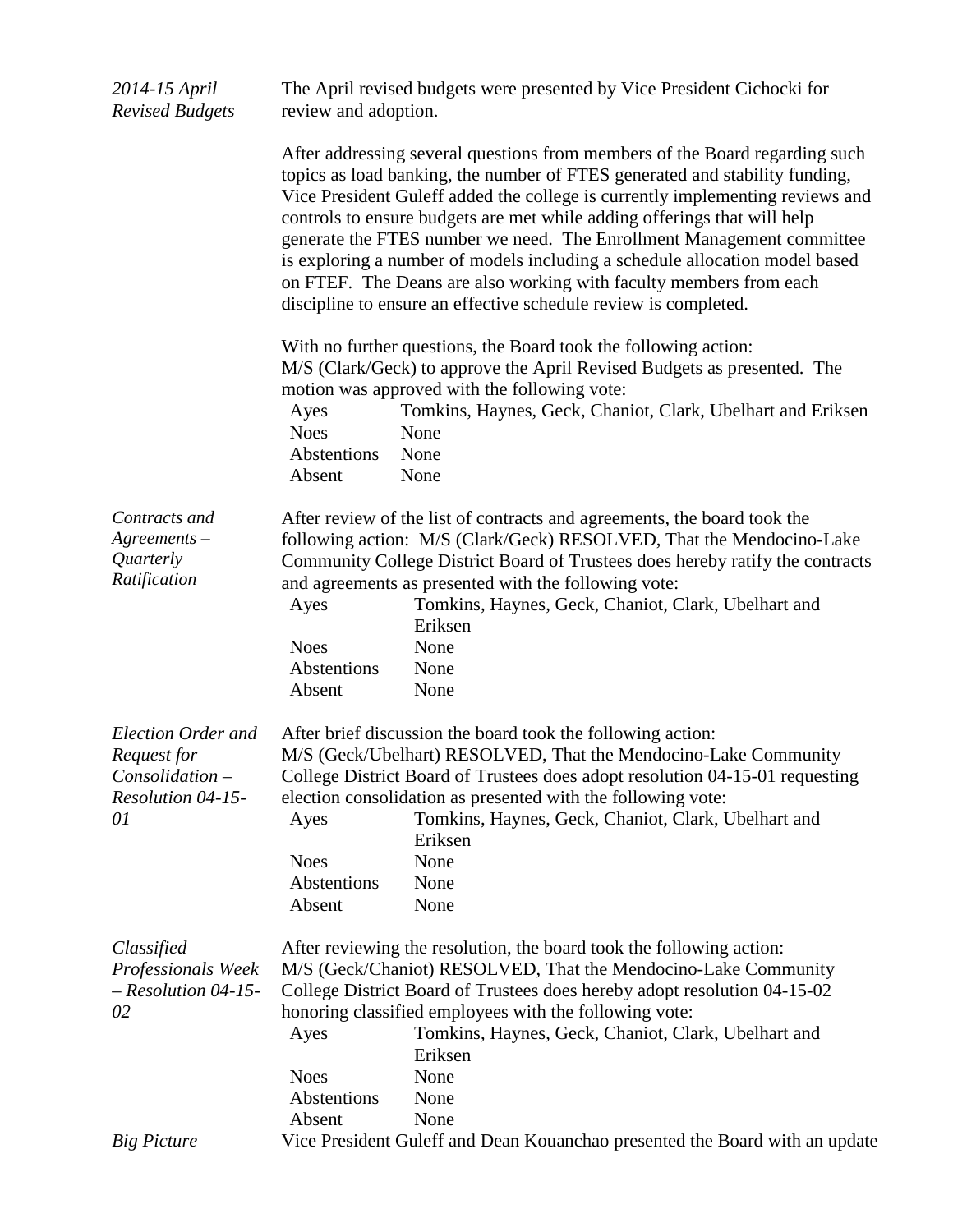on the Save Act and its impact on our college and staff. Dean Kouanchao informed the Board about the new laws and regulations the college must now adhere to. Some of the criteria of the new laws and regulations regarding the Save Act include:

- Works in concert with the Clery Act, Title IX and FERPA
- Designed to get more response and follow through
- Requires colleges and universities who have Financial Aid to have more accountability
- College is required to submit Annual Security report to Department of Education which will include Crime and Safe Act statistics. This information is public information and is posted on the college website.
- Clery reporting is statistical only and FERPA is guaranteed
- Clery Act keeps expanding regarding the types of crimes committed on campus.

Vice President Guleff informed the Board the direction we have received from the state is for colleges to develop an MOU with local law enforcement to cover this area. Other parts of this initiative include:

- Fits in with what we have in place for student discipline
- College responsible for identifying who is responsible for certain key information and investigations
- Protections must be in place for all students, not just female students
- We are responsible for conducting our own investigation
- The Clery Act requires timely and accurate reporting of any such incidents but the college would need to make sure everything is reported and dealt with accordingly regarding our legal responsibility.
- District responsibility includes:
	- o Strengthening procedures for the handling incidents of sexual violence.
	- o Sexual Assault Victim's Bill of Rights
	- o After the Board Policy and Administrative Procedure is in place, the College will develop an MOU with local law enforcement agencies
	- o Our Administrative Procedure 3540.1 incorporates requirements from the Save Act, the Clery Act, Title IX and FERPA.

Dean Kouanchao then covered the next steps for the board members which will include:

- Strengthening campus training
	- o Student orientation
	- o Staff training and workshops
- Building community partnerships
- Developing "Safe Spaces" for students which would be a place to address bullying and other issues and would be a shelter for students to feel safe.

Superintendent/President Reyes reminded members of the Board that part of the act requires college interaction with other local agencies.

When asked about the role of student government, Vice President Guleff added the College would be partnering with the Associated Students of Mendocino College (ASMC) to make sure students are aware of this information.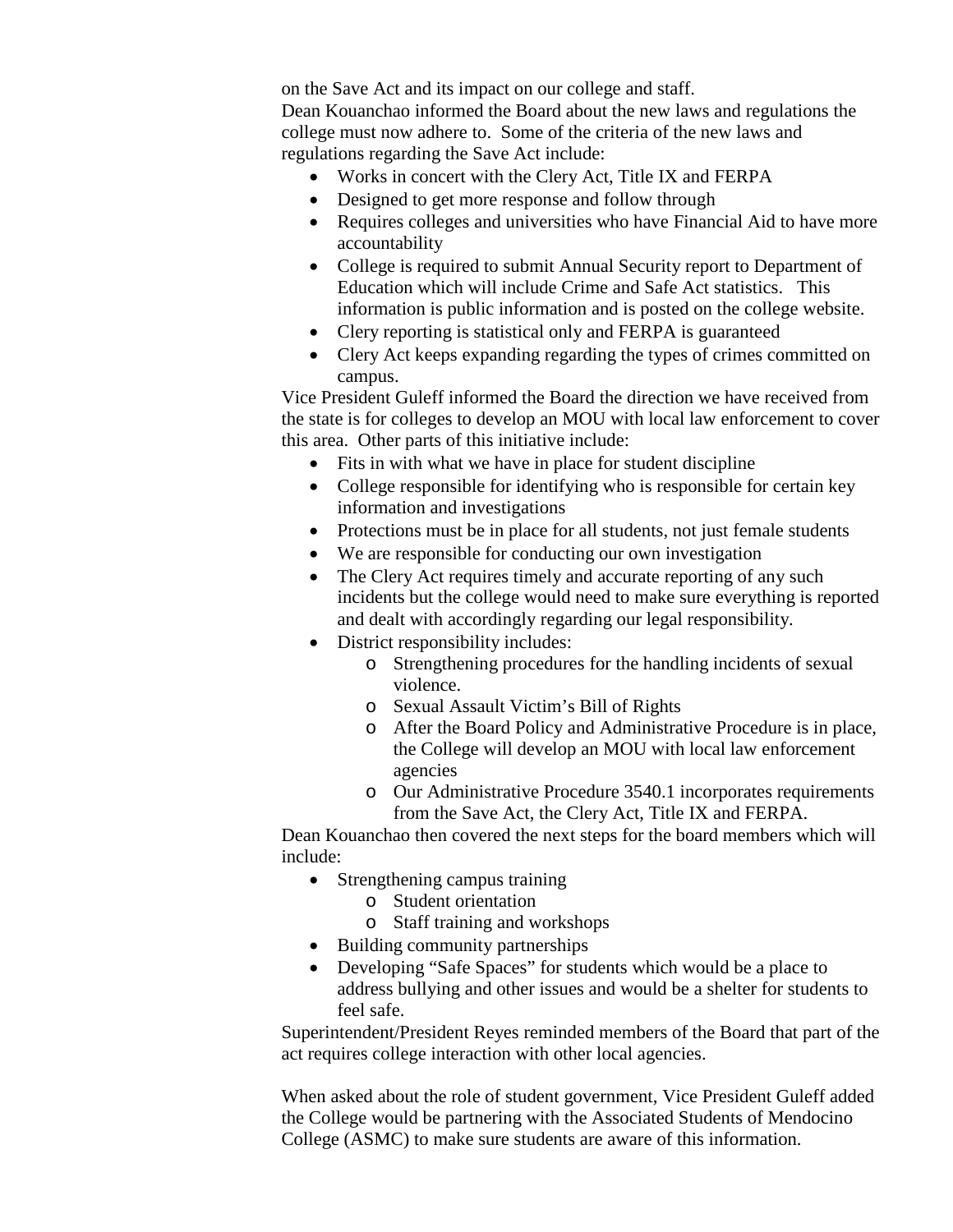*Board Policy Revisions – Second Reading*

After discussion, it was determined that Board Policy 2345 needs to have the bullet points reformatted. After additional discussion regarding the other policies presented for approval, it was determined if Trustee Eriksen's suggested changes do not contradict the intent of the original policy presented, then her suggested changes will be incorporated into the final approved version(s). Trustee Eriksen will provide the Superintendent/President with a copy of her suggested changes after the meeting.

M/S (Clark/Geck) RESOLVED, That the Mendocino-Lake Community College District Board of Trustees does hereby adopt the Board policy additions and revisions as presented.

| Ayes        | Tomkins, Haynes, Geck, Chaniot, Clark, Ubelhart and |
|-------------|-----------------------------------------------------|
|             | Eriksen                                             |
| <b>Noes</b> | <b>None</b>                                         |
| Abstentions | <b>None</b>                                         |
| Absent      | None                                                |
|             |                                                     |

#### **INFORMATIONAL REPORTS**

Education and Student Services Report

A written report was submitted by Virginia Guleff, Vice President of Education and Student Services.

- Vice President Guleff thanked the board for approving the catalog.
- Counselors will be attending a SSSP training session in Concord on April 24, 2015.
- Super Saturday will be held on May  $9<sup>th</sup>$  for high school graduates and new to Mendocino College students. By holding this event, the College hopes to attract students to us who will then enroll in summer and fall sections with a plan in place.
- The summer schedule will be released this Friday.
- A revitalized PTK Honor Society Group took four students to the Nevada/California regional conference in Sparks, NV on March 27-29<sup>th</sup> where they were recognized as a one-star chapter. Financial Aid Director Velasco traveled with the group. PTK orientation will take place May  $6-9<sup>th</sup>$ with the induction of new members occurring on May  $6<sup>th</sup>$ .
- EOPS/Care and CalWORKS end of the year awards banquet will take place on May  $9^{\text{th}}$ .
- Native American Motivation Day will take place on April 10, 2015.
- A handout outlining the timeline/process regarding the Mendocino Coast Center was distributed. Our substantive change report with the College of the Redwoods was submitted yesterday and will be posted on the college website. Once approved, the College can then offer more than 50% of a degree or certificate at the coast location which will allow the College to offer federal Financial Aid to the coast students as well. Included in the report is a multi-year projection based on FTES and a timeline for implementation. Additionally, an implementation steering committee has been formed and will have representatives from all constituent groups with work continuing on the framework necessary to support the coast site.
- Our ACCJC follow up visit will take place next week. We currently have set up interviews with Dr. Thomas and members of his team as they have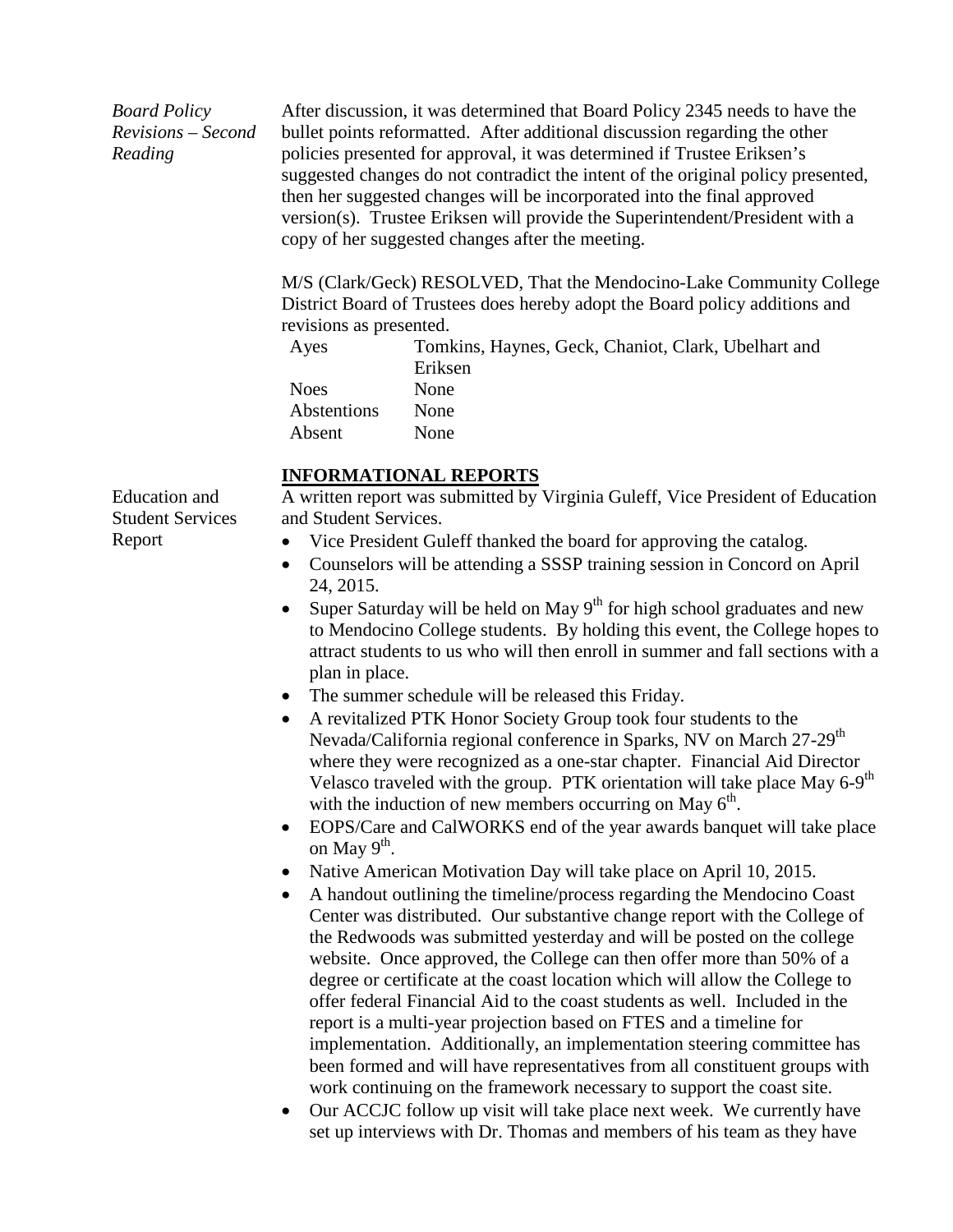| requested. |  |
|------------|--|
|------------|--|

| Administrative<br>Services Report                                    | A written report was submitted by Eileen Cichocki, Vice President of<br>Administrative Services. The following was offered in addition:<br>The College received additional information that next year's COLA will<br>$\bullet$<br>most likely be less than the Governor had previously stated. We will know<br>more once we receive the May revise from the state.<br>The Governor has signed an executive order regarding the drought which<br>$\bullet$<br>looks like it will impact Mendocino College. Additional information on<br>this issue will be presented at the next meeting.                                                                                                                                                                                                                                                                                                                                                                                                                                                                                                                                                                                                                                   |
|----------------------------------------------------------------------|----------------------------------------------------------------------------------------------------------------------------------------------------------------------------------------------------------------------------------------------------------------------------------------------------------------------------------------------------------------------------------------------------------------------------------------------------------------------------------------------------------------------------------------------------------------------------------------------------------------------------------------------------------------------------------------------------------------------------------------------------------------------------------------------------------------------------------------------------------------------------------------------------------------------------------------------------------------------------------------------------------------------------------------------------------------------------------------------------------------------------------------------------------------------------------------------------------------------------|
| Point Arena Field<br><b>Station Fund</b><br><b>Raising Committee</b> | A written report was submitted as information by Professor Steve Cardimona.<br>Trustee Haynes added that in reviewing the report there have been no additional<br>funds raised by the committee.                                                                                                                                                                                                                                                                                                                                                                                                                                                                                                                                                                                                                                                                                                                                                                                                                                                                                                                                                                                                                           |
| Mendocino College<br>Foundation, Inc.                                | The following oral report was presented by Katie Fairbairn, Executive Director<br>of the Mendocino College Foundation, Inc. The following information was<br>presented in addition:<br>The Foundation contracted with K•Coe auditors who recently completed<br>$\bullet$<br>their review which will be presented to full Foundation Board next<br>Tuesday. If approved, the Foundation will have a healthy ending fund<br>balance.<br>May 13 <sup>th</sup> will be the Foundation's Annual Strategic Planning workshop<br>from $1:30 - 5:00p$ . The focus will be on ways the Foundation can help the<br>college and student success. Director Fairbairn would like to see as many<br>Trustees attend the workshop as can make it.<br>The North County Friends of Mendocino College is having a career fair on<br>April 24th from $9a - 12p$ and all participation would be appreciated.<br>Friday, May 8 <sup>th</sup> will be the external scholarship presentation ceremony and<br>Friday, May 15 <sup>th</sup> will be the Foundation scholarship event. Both<br>ceremonies will be held in the Center for Visual and Performing Arts<br>theatre.<br>May $2nd$ is the Mendocino College alumni reunion at Lake Center. |
| <b>Constituents Group</b><br>Reports                                 | <b>Academic Senate:</b><br>A written report was submitted by the Academic Senate President Reid<br>Edelman.<br>The following oral reports were presented at the meeting:<br><b>Classified Senate:</b>                                                                                                                                                                                                                                                                                                                                                                                                                                                                                                                                                                                                                                                                                                                                                                                                                                                                                                                                                                                                                      |
|                                                                      | Classified Senate President Bushway informed the Board that Hope Patterson is<br>retiring after 41 years at the college.<br><u> Management/Supervisory/Confidential:</u><br>Management/Supervisory/Confidential President Minerva Flores stated she had<br>nothing to add.                                                                                                                                                                                                                                                                                                                                                                                                                                                                                                                                                                                                                                                                                                                                                                                                                                                                                                                                                 |

# *ASMC:*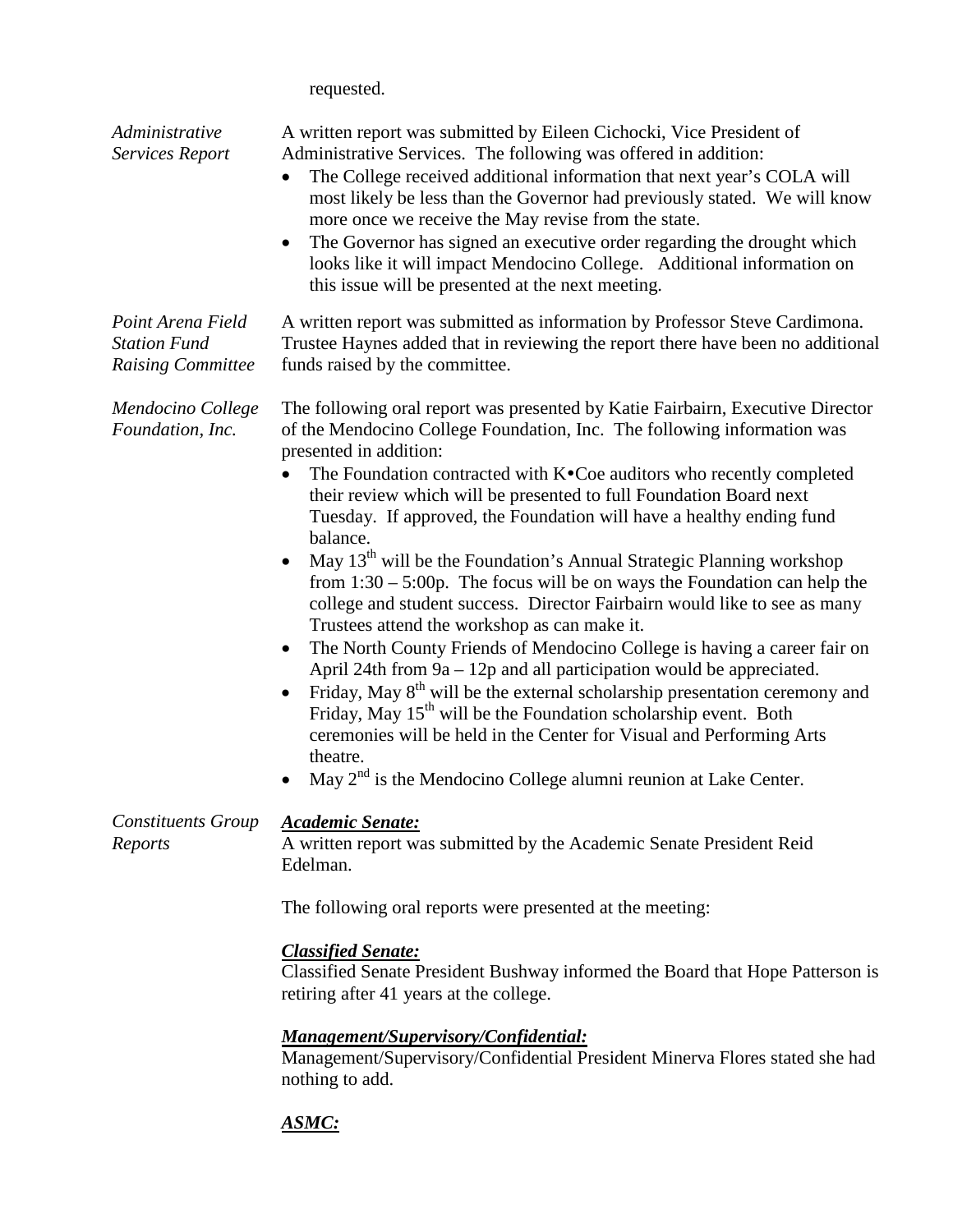An oral report was presented by Student Trustee Nayeli Castaneda which included the following:

- An Easter Egg Hunt was held for students on March  $25<sup>th</sup>$  with many students participating.
- A business plan for the Food Pantry is still under revision. Also added to the plan have been criteria guidelines.
- Earth Day and Club Day events will be held on April  $22<sup>nd</sup>$  from 12-3p. Currently, twelve clubs have committed to participating as well as several businesses from the community. The ASMC has also invited Ukiah High School students to attend as well.
- ASMC election of officers for the 2015-16 year will take place on May  $6<sup>th</sup>$ with election packets out to the potential candidates now.

*Board Policy Additions and Revisions – First Reading*

Voting on these revisions will take place at the May 2015 meeting.

The revisions to the Board policies are presented as information for review.

*District Priorities* As mentioned earlier in the Superintendent/President's report, the 2014-15 Board Priorities are provided for review and comments. Board members are asked to submit their recommendations for the 2015-16 District Priorities to the Superintendent/President for inclusion in next month's Board packet. Final determination of the 2015-16 District Priorities will be made at the next board meeting.

## **TRUSTEE COMMUNICATION**

## *Trustee Reports* **Oral report by Trustee Chaniot:**

- Read scholarship applications for AAUW
- The annual trustee conference for the CCCT will take place in Monterey May 1-3<sup>rd</sup> and currently has a 14% higher registration rate than last year. Trustee Chaniot will be introducing John Hope Bryant who has completed many community service activities. She will also be participating in the candidate interviews for the Director of the CCLC position. The election of officers is due to take place on Sunday morning of the conference where she may be elected to the position of President of the CCCT.
- Over the last few days she has been seeing emails between officers and the interim director of CCLC regarding lawsuits on the gifts of public funds. She would like to see more education for trustees on this issue.

## **Oral report by Trustee Tomkins:**

• If you haven't had an opportunity to do so, please donate to the Foundation fund to help cover the Nursing graduates expense in taking their State Board examination.

## **Oral report by Trustee Eriksen:**

• This will be the last time she will be reading the scholarship applications for the AAUW who will be presenting three - \$1,000 scholarships this year.

## **Oral report by Trustee Haynes:**